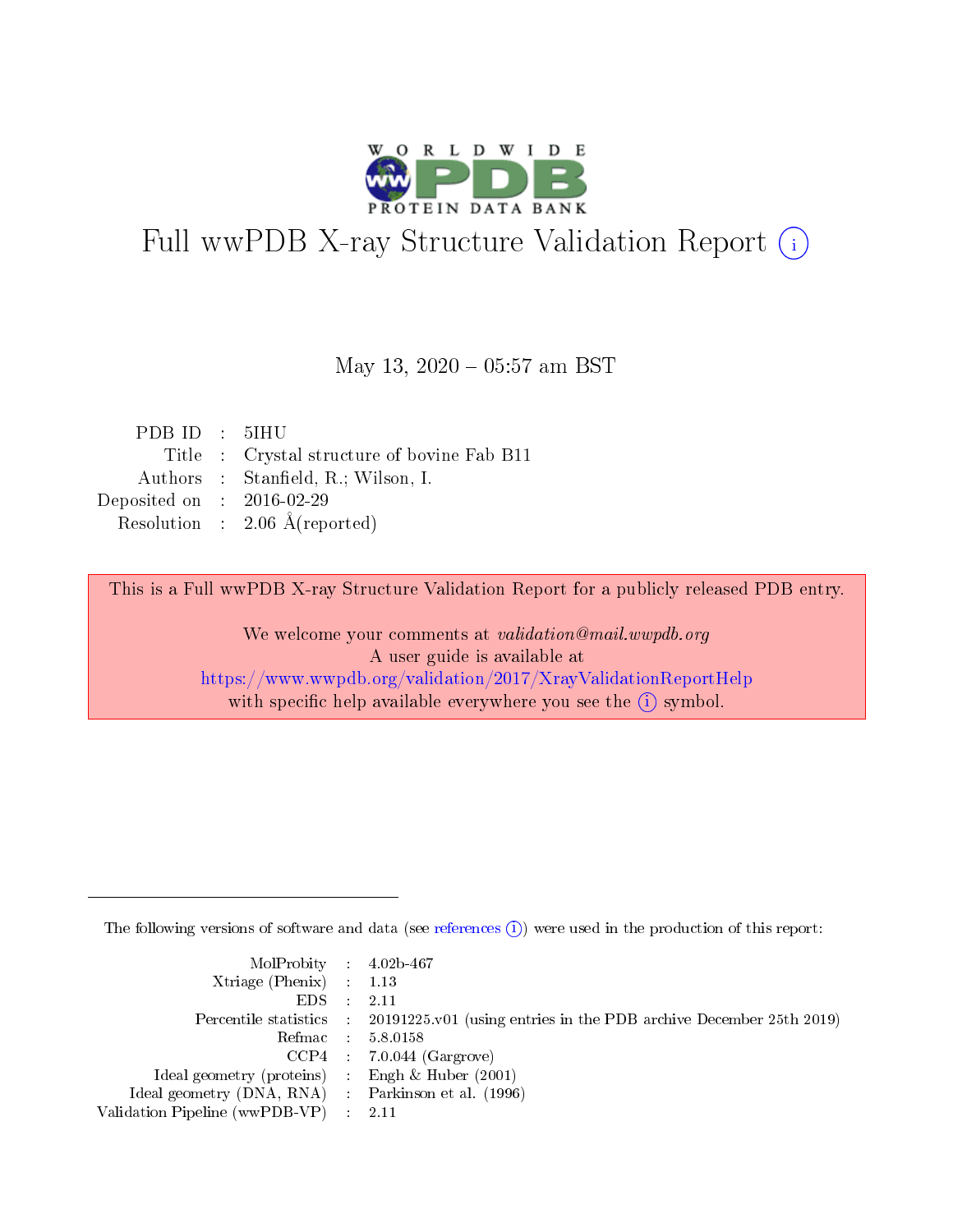# 1 [O](https://www.wwpdb.org/validation/2017/XrayValidationReportHelp#overall_quality)verall quality at a glance  $(i)$

The following experimental techniques were used to determine the structure: X-RAY DIFFRACTION

The reported resolution of this entry is 2.06 Å.

Percentile scores (ranging between 0-100) for global validation metrics of the entry are shown in the following graphic. The table shows the number of entries on which the scores are based.



| Metric                | Whole archive<br>$(\#\text{Entries})$ | Similar resolution<br>$(\#\text{Entries},\,\text{resolution}\,\,\text{range}(\textup{\AA}))$ |  |  |
|-----------------------|---------------------------------------|----------------------------------------------------------------------------------------------|--|--|
| $R_{free}$            | 130704                                | $2684(2.08-2.04)$                                                                            |  |  |
| Clashscore            | 141614                                | $2801(2.08-2.04)$                                                                            |  |  |
| Ramachandran outliers | 138981                                | 2768 (2.08-2.04)                                                                             |  |  |
| Sidechain outliers    | 138945                                | $2768$ $(2.08-2.04)$                                                                         |  |  |
| RSRZ outliers         | 127900                                | $2646$ $(2.08-2.04)$                                                                         |  |  |

The table below summarises the geometric issues observed across the polymeric chains and their fit to the electron density. The red, orange, yellow and green segments on the lower bar indicate the fraction of residues that contain outliers for  $>=$  3, 2, 1 and 0 types of geometric quality criteria respectively. A grey segment represents the fraction of residues that are not modelled. The numeric value for each fraction is indicated below the corresponding segment, with a dot representing fractions  $\epsilon=5\%$  The upper red bar (where present) indicates the fraction of residues that have poor fit to the electron density. The numeric value is given above the bar.

| Mol | Chain   Length | Quality of chain |    |
|-----|----------------|------------------|----|
|     | 216            | 4%<br>95%        |    |
|     | פרח            | 18%<br>91%       | 7% |

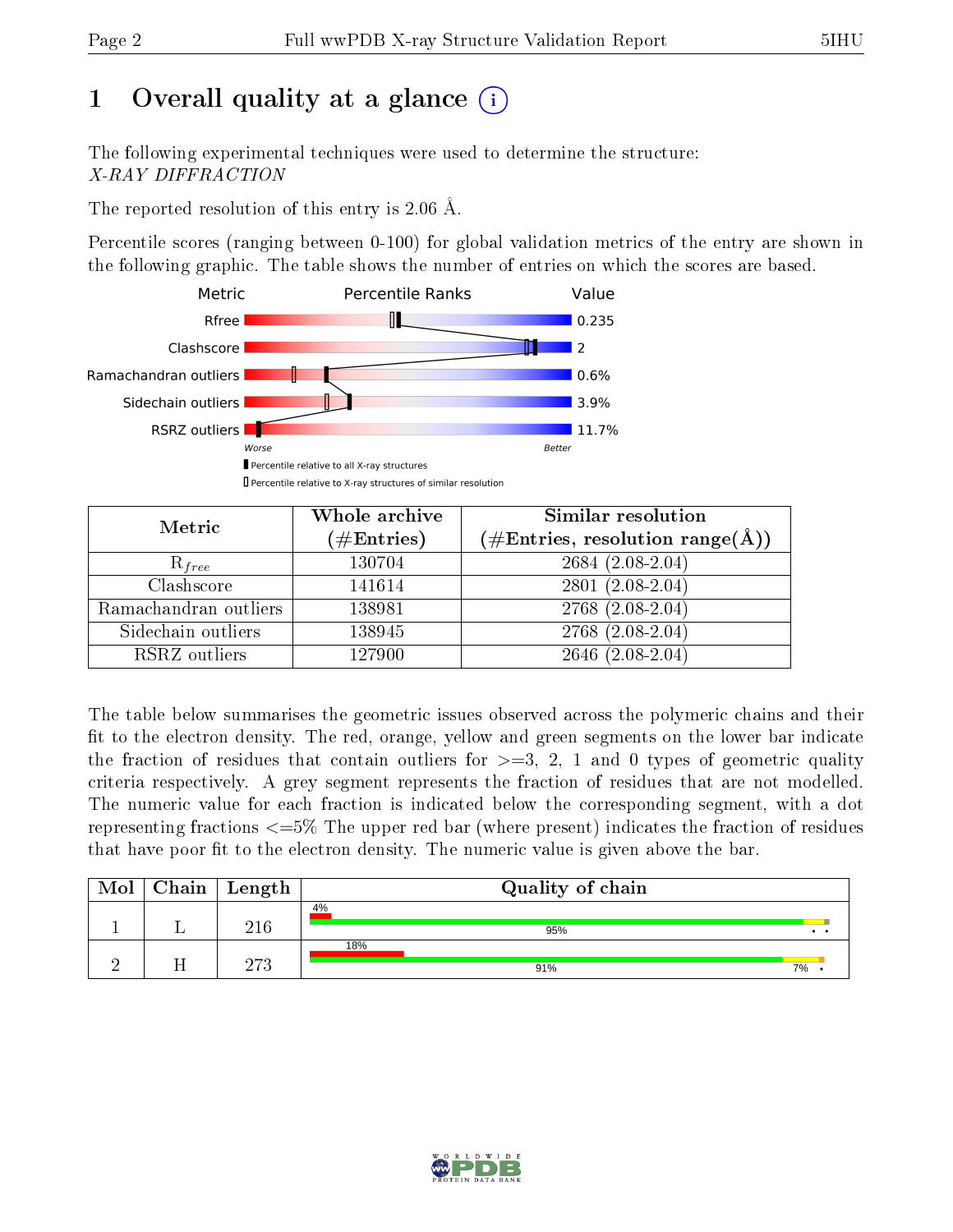# 2 Entry composition (i)

There are 3 unique types of molecules in this entry. The entry contains 7047 atoms, of which 3430 are hydrogens and 0 are deuteriums.

In the tables below, the ZeroOcc column contains the number of atoms modelled with zero occupancy, the AltConf column contains the number of residues with at least one atom in alternate conformation and the Trace column contains the number of residues modelled with at most 2 atoms.

Molecule 1 is a protein called bovine Fab B11 light chain.

| Mol | Chain | $\perp$ Residues | $\rm{Atoms}$  |     |          |     |     | ZeroOcc | AltConf | $\mid$ Trace $\mid$ |  |
|-----|-------|------------------|---------------|-----|----------|-----|-----|---------|---------|---------------------|--|
|     |       | 213              | Total<br>3064 | 959 | $1503\,$ | 263 | 334 |         |         |                     |  |

Molecule 2 is a protein called bovine Fab B11 heavy chain.

| Mol | Chain        | Residues | $\rm{Atoms}$  |      |      |     |     | ZeroOcc | $\mathbf{AltConf}$ | Trace |  |
|-----|--------------|----------|---------------|------|------|-----|-----|---------|--------------------|-------|--|
| ↩   | $\mathbf{r}$ | 273      | Total<br>3928 | 1239 | 1927 | 331 | 412 | $\sim$  |                    |       |  |

• Molecule 3 is water.

|  | Mol   Chain   Residues | Atoms                | ZeroOcc   AltConf |
|--|------------------------|----------------------|-------------------|
|  | 27                     | Total O<br>27<br>-27 |                   |
|  | 28                     | Total O<br>28<br>28  |                   |

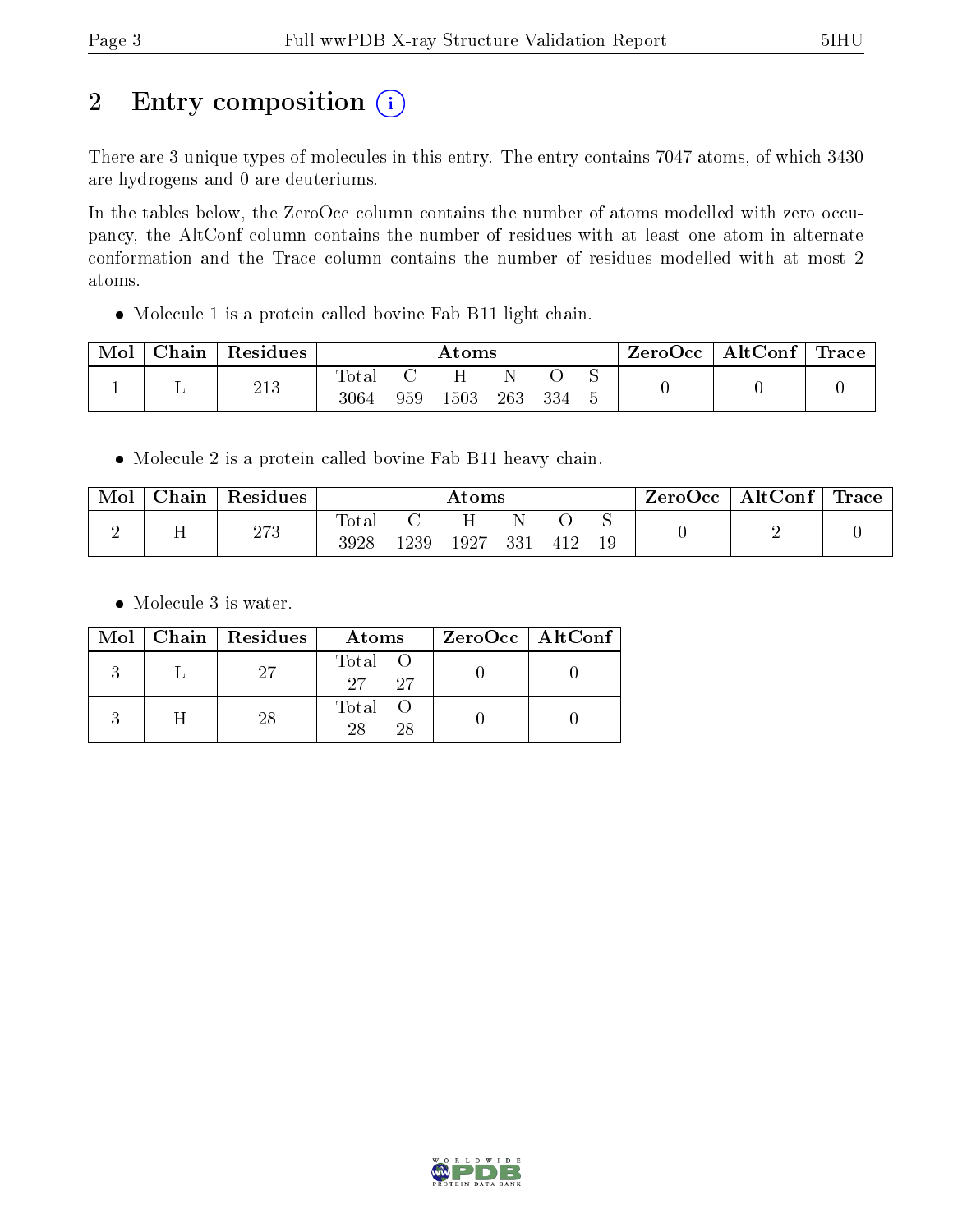# 3 Residue-property plots  $(i)$

These plots are drawn for all protein, RNA and DNA chains in the entry. The first graphic for a chain summarises the proportions of the various outlier classes displayed in the second graphic. The second graphic shows the sequence view annotated by issues in geometry and electron density. Residues are color-coded according to the number of geometric quality criteria for which they contain at least one outlier: green  $= 0$ , yellow  $= 1$ , orange  $= 2$  and red  $= 3$  or more. A red dot above a residue indicates a poor fit to the electron density (RSRZ  $> 2$ ). Stretches of 2 or more consecutive residues without any outlier are shown as a green connector. Residues present in the sample, but not in the model, are shown in grey.

![](_page_3_Figure_5.jpeg)

• Molecule 1: bovine Fab B11 light chain

![](_page_3_Picture_7.jpeg)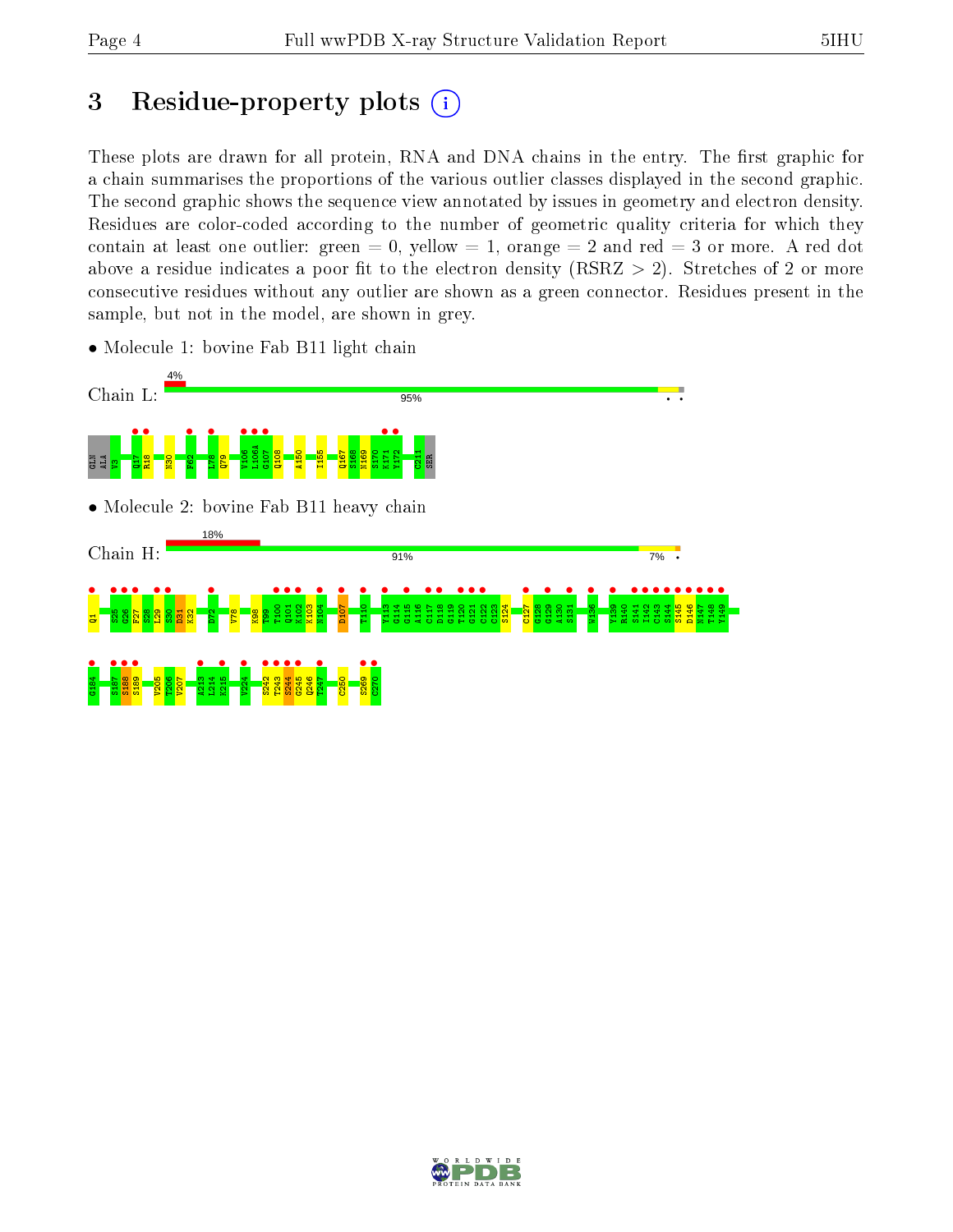# 4 Data and refinement statistics  $(i)$

| Property                                                         | Value                                              | Source     |
|------------------------------------------------------------------|----------------------------------------------------|------------|
| Space group                                                      | C121                                               | Depositor  |
| Cell constants                                                   | 78.41Å 71.46Å<br>88.32Å                            | Depositor  |
| a, b, c, $\alpha$ , $\beta$ , $\gamma$                           | $97.27^{\circ}$ $90.00^{\circ}$<br>$90.00^{\circ}$ |            |
| Resolution $(A)$                                                 | $38.89 - 2.06$                                     | Depositor  |
|                                                                  | $46.92 = 2.06$                                     | <b>EDS</b> |
| % Data completeness                                              | $95.0(38.89-2.06)$                                 | Depositor  |
| (in resolution range)                                            | $95.0(46.92-2.06)$                                 | <b>EDS</b> |
| $R_{merge}$                                                      | 0.05                                               | Depositor  |
| $\mathrm{R}_{sym}$                                               | (Not available)                                    | Depositor  |
| $\langle I/\sigma(I) \rangle^{-1}$                               | $3.05$ (at 2.07Å)                                  | Xtriage    |
| Refinement program                                               | PHENIX 1.9 1692                                    | Depositor  |
| $R, R_{free}$                                                    | 0.194<br>0.235<br>$\frac{1}{2}$                    | Depositor  |
|                                                                  | 0.196<br>0.235<br>$\mathcal{L}$                    | DCC        |
| $\mathcal{R}_{free}$ test set                                    | $2372$ reflections $(8.32\%)$                      | wwPDB-VP   |
| Wilson B-factor $(A^2)$                                          | 44.9                                               | Xtriage    |
| Anisotropy                                                       | 0.245                                              | Xtriage    |
| Bulk solvent $k_{sol}(\text{e}/\text{A}^3), B_{sol}(\text{A}^2)$ | $0.39$ , 53.8                                      | <b>EDS</b> |
| L-test for $\mathrm{twinning}^2$                                 | $< L >$ = 0.49, $< L2$ > = 0.32                    | Xtriage    |
| Estimated twinning fraction                                      | $\overline{\text{No}}$ twinning to report.         | Xtriage    |
| $F_o, F_c$ correlation                                           | 0.96                                               | <b>EDS</b> |
| Total number of atoms                                            | 7047                                               | wwPDB-VP   |
| Average B, all atoms $(A^2)$                                     | 80.0                                               | wwPDB-VP   |

Xtriage's analysis on translational NCS is as follows: The largest off-origin peak in the Patterson function is  $5.91\%$  of the height of the origin peak. No significant pseudotranslation is detected.

<sup>&</sup>lt;sup>2</sup>Theoretical values of  $\langle |L| \rangle$ ,  $\langle L^2 \rangle$  for acentric reflections are 0.5, 0.333 respectively for untwinned datasets, and 0.375, 0.2 for perfectly twinned datasets.

![](_page_4_Picture_8.jpeg)

<span id="page-4-1"></span><span id="page-4-0"></span><sup>1</sup> Intensities estimated from amplitudes.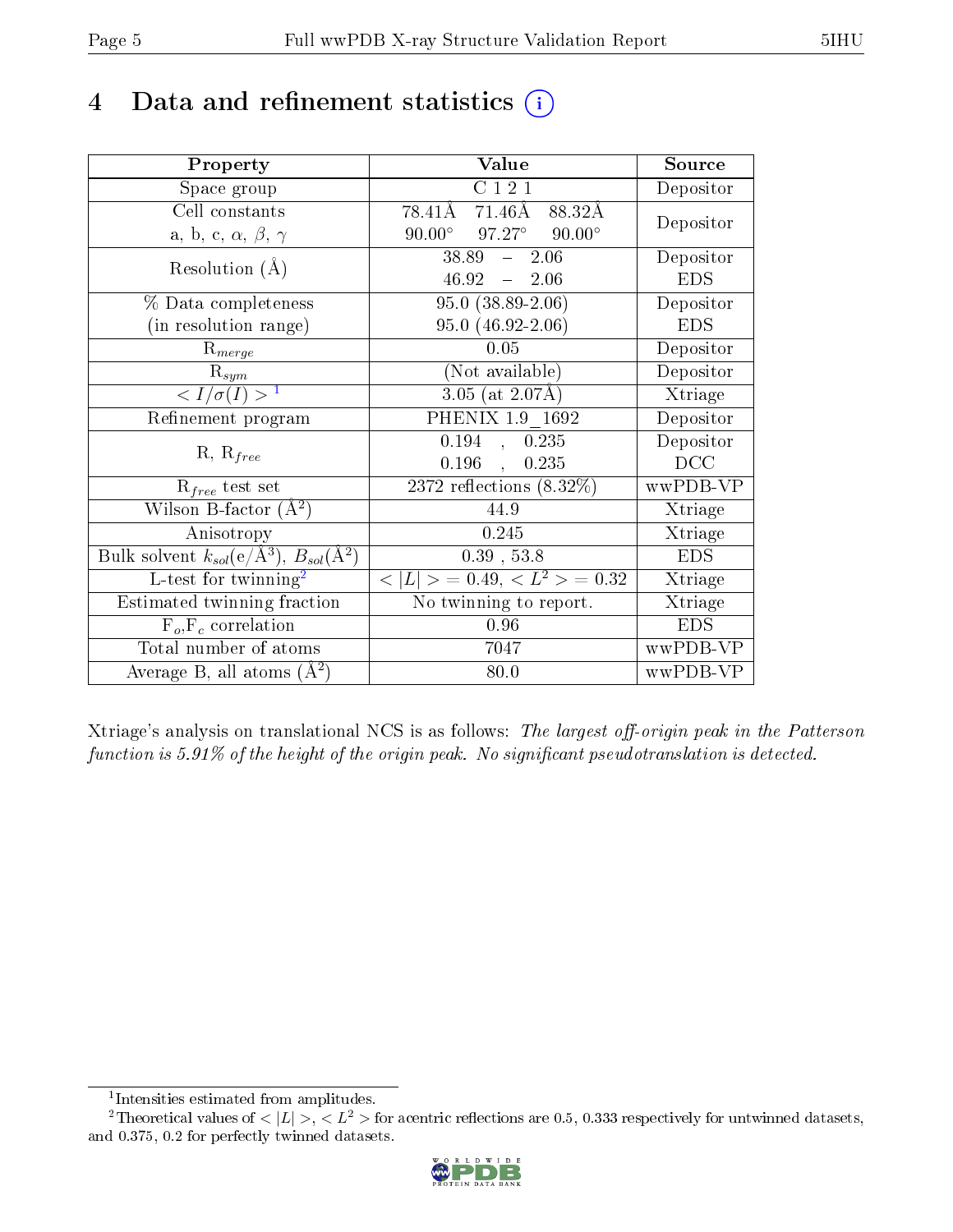# 5 Model quality  $(i)$

## 5.1 Standard geometry  $(i)$

The Z score for a bond length (or angle) is the number of standard deviations the observed value is removed from the expected value. A bond length (or angle) with  $|Z| > 5$  is considered an outlier worth inspection. RMSZ is the root-mean-square of all Z scores of the bond lengths (or angles).

| Mol           | Chain |             | Bond lengths | Bond angles |             |  |
|---------------|-------|-------------|--------------|-------------|-------------|--|
|               |       | <b>RMSZ</b> | $\# Z  > 5$  | RMSZ        | # $ Z  > 5$ |  |
|               |       | 0.22        | 0/1591       | 0.41        | 0/2168      |  |
| $\mathcal{D}$ | H     | 0.24        | 0/2051       | 0.47        | 0/2798      |  |
| AH            | All   | 0.23        | 0 / 3642     | 0.44        | 4966        |  |

There are no bond length outliers.

There are no bond angle outliers.

There are no chirality outliers.

There are no planarity outliers.

## 5.2 Too-close contacts  $(i)$

In the following table, the Non-H and H(model) columns list the number of non-hydrogen atoms and hydrogen atoms in the chain respectively. The H(added) column lists the number of hydrogen atoms added and optimized by MolProbity. The Clashes column lists the number of clashes within the asymmetric unit, whereas Symm-Clashes lists symmetry related clashes.

|  |      | Mol   Chain   Non-H   H(model)   H(added) |      | $\vert$ Clashes $\vert$ Symm-Clashes |
|--|------|-------------------------------------------|------|--------------------------------------|
|  | 1561 | 1503                                      | 1502 |                                      |
|  | 2001 | 1927                                      | 1927 |                                      |
|  | 28   |                                           |      |                                      |
|  | 97   |                                           |      |                                      |
|  | 3617 | 3430                                      | 3429 |                                      |

The all-atom clashscore is defined as the number of clashes found per 1000 atoms (including hydrogen atoms). The all-atom clashscore for this structure is 2.

All (13) close contacts within the same asymmetric unit are listed below, sorted by their clash magnitude.

| Atom-2                                     |                                           | Interatomic    | $\gamma$ lash |
|--------------------------------------------|-------------------------------------------|----------------|---------------|
| Atom-1                                     |                                           | distance $(A)$ | overlap (A    |
| $2 \cdot H \cdot 188 \cdot SFR \cdot H R3$ | $2 \cdot H \cdot 189 \cdot SER \cdot H A$ | .84            | 1.58          |

![](_page_5_Picture_17.jpeg)

Continued on next page...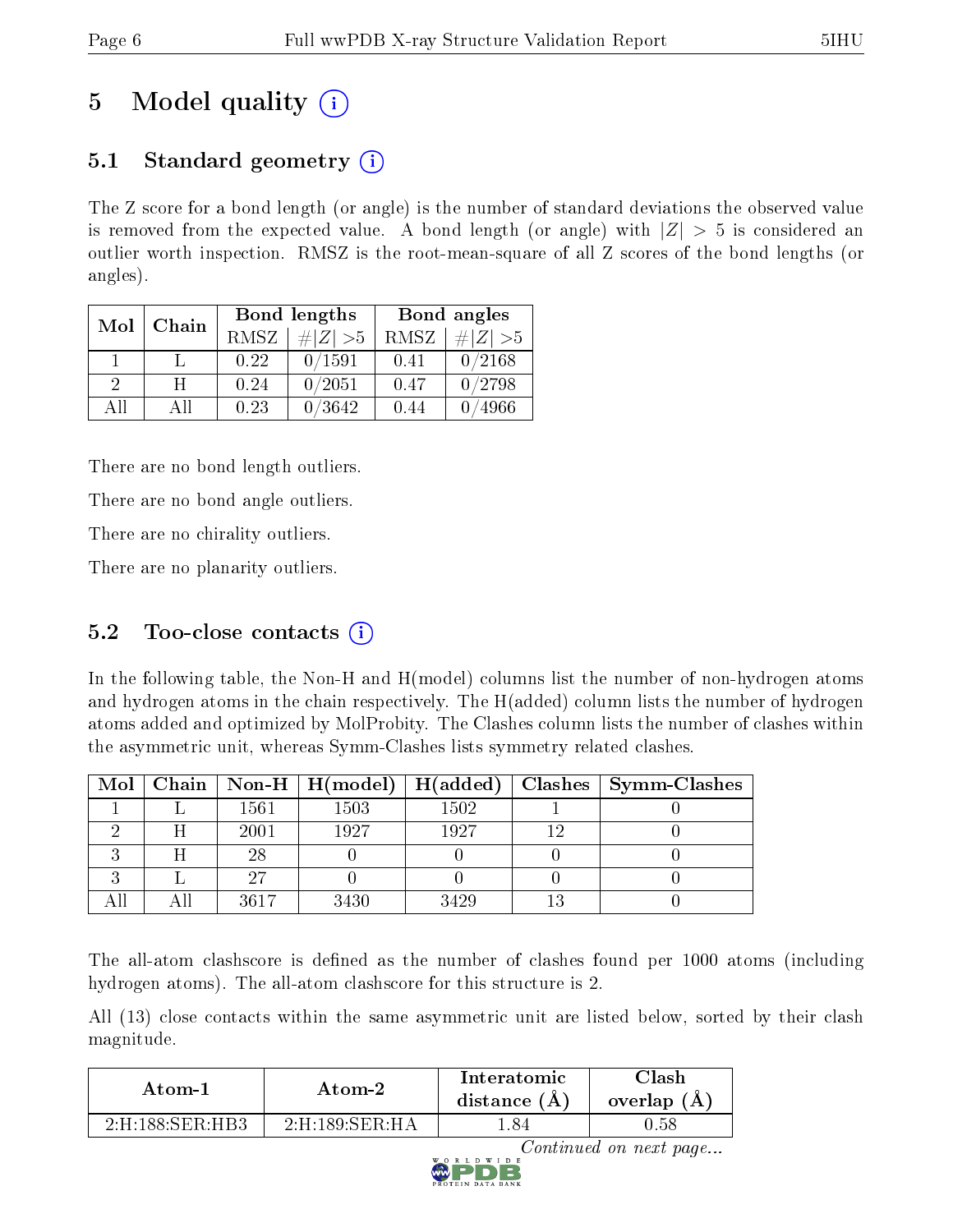| Atom-1               | Atom-2                   | Interatomic    | Clash         |
|----------------------|--------------------------|----------------|---------------|
|                      |                          | distance $(A)$ | overlap $(A)$ |
| 2: H: 243: THR: HG22 | 2:H:244:SER:HA           | 1.91           | 0.51          |
| 2:H:29:LEU:HD21      | 2:H:78:VAL:HG23          | 1.91           | 0.51          |
| 2: H:243: THR:CG2    | 2:H:244:SER:HA           | 2.41           | 0.50          |
| 2:H:244:SER:CB       | 2:H:245:GLY:HA2          | 2.42           | 0.50          |
| 2:H:207:VAL:HG13     | $2:$ H $:250[B]$ :CYS:SG | 2.56           | 0.45          |
| 2:H:188:SER:CB       | 2:H:189:SER:HA           | 2.46           | 0.45          |
| 2: H: 145: SER: OG   | 2:H:146:ASP:N            | 2.50           | 0.45          |
| 2:H:107:ASP:N        | 2:H:107:ASP:OD1          | 2.51           | 0.44          |
| 2:H:31:ASP:OD1       | 2: H:31: ASP:N           | 2.52           | 0.43          |
| 2:H:244:SER:CB       | 2:H:245:GLY:CA           | 2.97           | 0.42          |
| 1: L: 150: ALA: HB2  | 1: L: 155: ILE: HD11     | 2.02           | 0.42          |
| 2:H:27:PHE:HE2       | 2:H:32:LYS:HB2           | 1.84           | 0.41          |

Continued from previous page...

There are no symmetry-related clashes.

### 5.3 Torsion angles (i)

#### 5.3.1 Protein backbone (i)

In the following table, the Percentiles column shows the percent Ramachandran outliers of the chain as a percentile score with respect to all X-ray entries followed by that with respect to entries of similar resolution.

The Analysed column shows the number of residues for which the backbone conformation was analysed, and the total number of residues.

| Mol | Chain | Analysed         | Favoured     | Allowed   Outliers |          | Percentiles |             |
|-----|-------|------------------|--------------|--------------------|----------|-------------|-------------|
|     |       | $211/216$ (98\%) | 200(95%)     | $11(5\%)$          |          | 100 100     |             |
|     | Η     | $273/273(100\%)$ | $-256(94\%)$ | $14(5\%)$          | $3(1\%)$ | 14          | 5           |
| All | All   | $484/489$ (99\%) | 456 $(94\%)$ | 25(5%)             | $3(1\%)$ | 25          | $\sqrt{15}$ |

All (3) Ramachandran outliers are listed below:

| Mol | Chain | Res | l'ype |
|-----|-------|-----|-------|
|     |       | 269 | SER.  |
|     |       | 246 | GL N  |
|     |       | 242 |       |

![](_page_6_Picture_13.jpeg)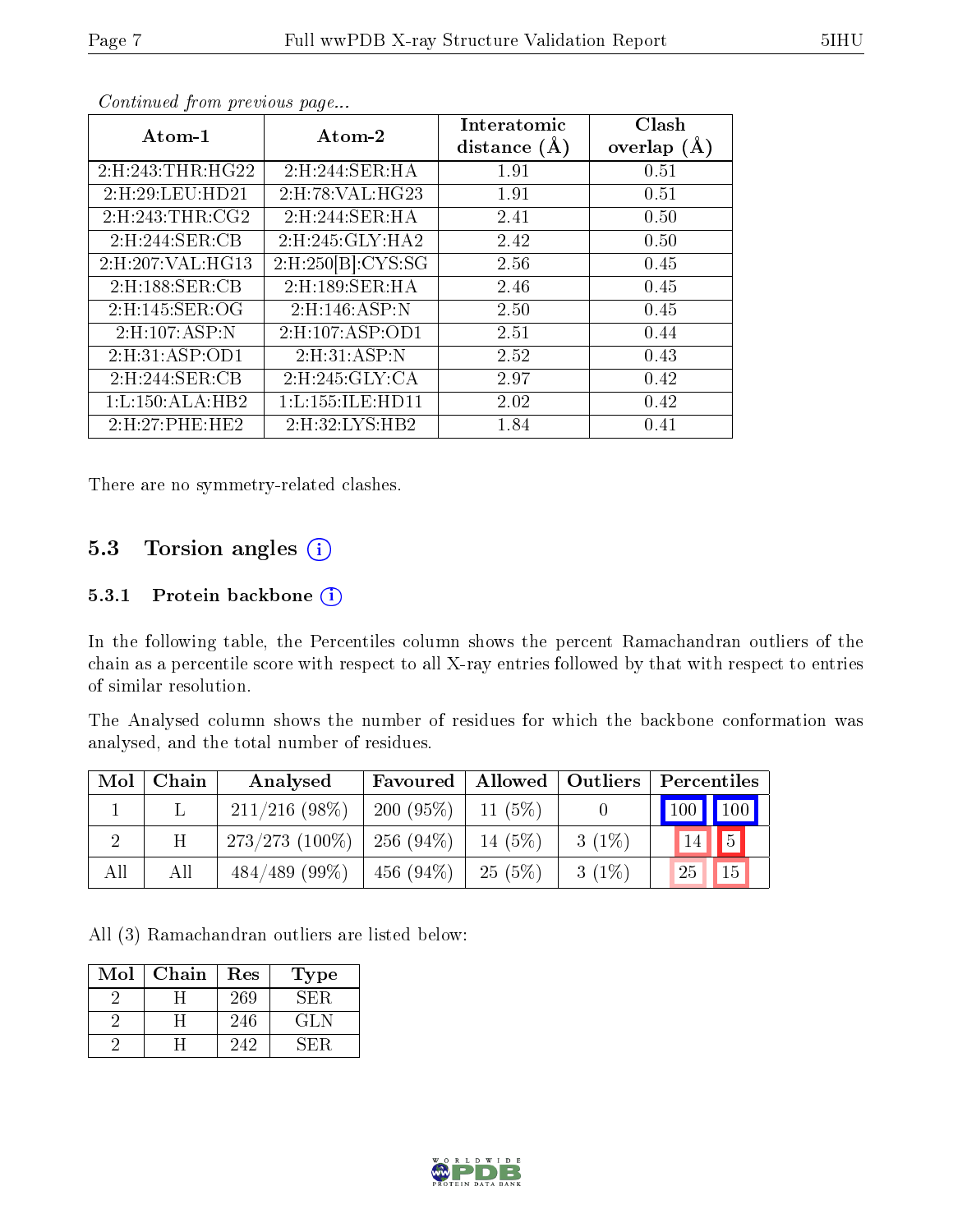#### 5.3.2 Protein sidechains  $(i)$

In the following table, the Percentiles column shows the percent sidechain outliers of the chain as a percentile score with respect to all X-ray entries followed by that with respect to entries of similar resolution.

The Analysed column shows the number of residues for which the sidechain conformation was analysed, and the total number of residues.

| Mol | Chain | Analysed          | <b>Outliers</b><br>Rotameric |            | Percentiles |  |
|-----|-------|-------------------|------------------------------|------------|-------------|--|
|     |       | $182/184(99\%)$   | 176 (97%)                    | 6 $(3%)$   | 131<br>38   |  |
|     | Η     | $232/230(101\%)$  | $222(96\%)$                  | $10(4\%)$  | 22<br>29    |  |
| All | All   | $414/414$ (100\%) | 398 (96%)                    | 16 $(4\%)$ | 25<br>32    |  |

All (16) residues with a non-rotameric sidechain are listed below:

| Mol            | $\overline{\text{Chain}}$ | Res            | Type                               |
|----------------|---------------------------|----------------|------------------------------------|
| $\mathbf 1$    | L                         | 18             | ARG                                |
| $\mathbf 1$    | Г                         | 30             | $\overline{\mathrm{A}}\mathrm{SN}$ |
| $\mathbf{1}$   | L                         | 79             | <b>GLN</b>                         |
| $\mathbf{1}$   | $\mathbf{L}$              | 108            | <b>GLN</b>                         |
| $\mathbf 1$    | $\overline{\mathrm{L}}$   | 167            | $\overline{\text{GLN}}$            |
| $\mathbf{1}$   | L                         | 169            | ASN                                |
| $\overline{2}$ | $\overline{\mathrm{H}}$   | $\overline{1}$ | $\overline{\text{GLN}}$            |
| $\overline{2}$ | H                         | 31             | ASP                                |
| $\overline{2}$ | $\overline{H}$            | 98             | <b>LYS</b>                         |
| $\overline{2}$ | H                         | 103            | <b>LYS</b>                         |
| $\overline{2}$ | Η                         | 107            | ASP                                |
| $\overline{2}$ | H                         | 124            | <b>SER</b>                         |
| $\overline{2}$ | H                         | 127            | CYS                                |
| $\overline{2}$ | Η                         | 188            | ${\rm SER}$                        |
| $\overline{2}$ | H                         | 205            | VAL                                |
| $\overline{2}$ | Ħ                         | 244            | SER                                |

Some sidechains can be flipped to improve hydrogen bonding and reduce clashes. There are no such sidechains identified.

### 5.3.3 RNA (i)

There are no RNA molecules in this entry.

![](_page_7_Picture_12.jpeg)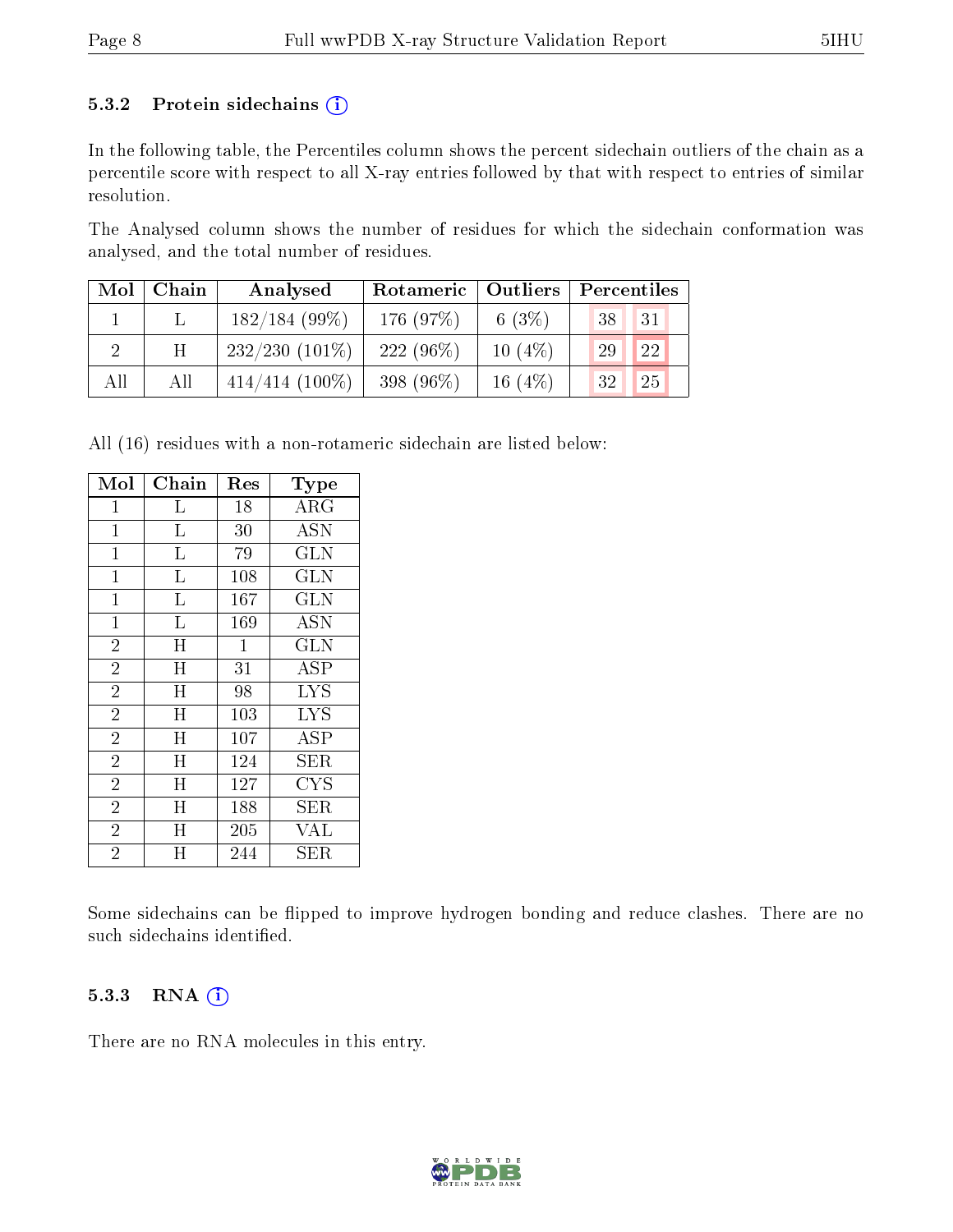### 5.4 Non-standard residues in protein, DNA, RNA chains (i)

There are no non-standard protein/DNA/RNA residues in this entry.

### 5.5 Carbohydrates (i)

There are no carbohydrates in this entry.

### 5.6 Ligand geometry (i)

There are no ligands in this entry.

### 5.7 [O](https://www.wwpdb.org/validation/2017/XrayValidationReportHelp#nonstandard_residues_and_ligands)ther polymers  $(i)$

There are no such residues in this entry.

### 5.8 Polymer linkage issues (i)

There are no chain breaks in this entry.

![](_page_8_Picture_13.jpeg)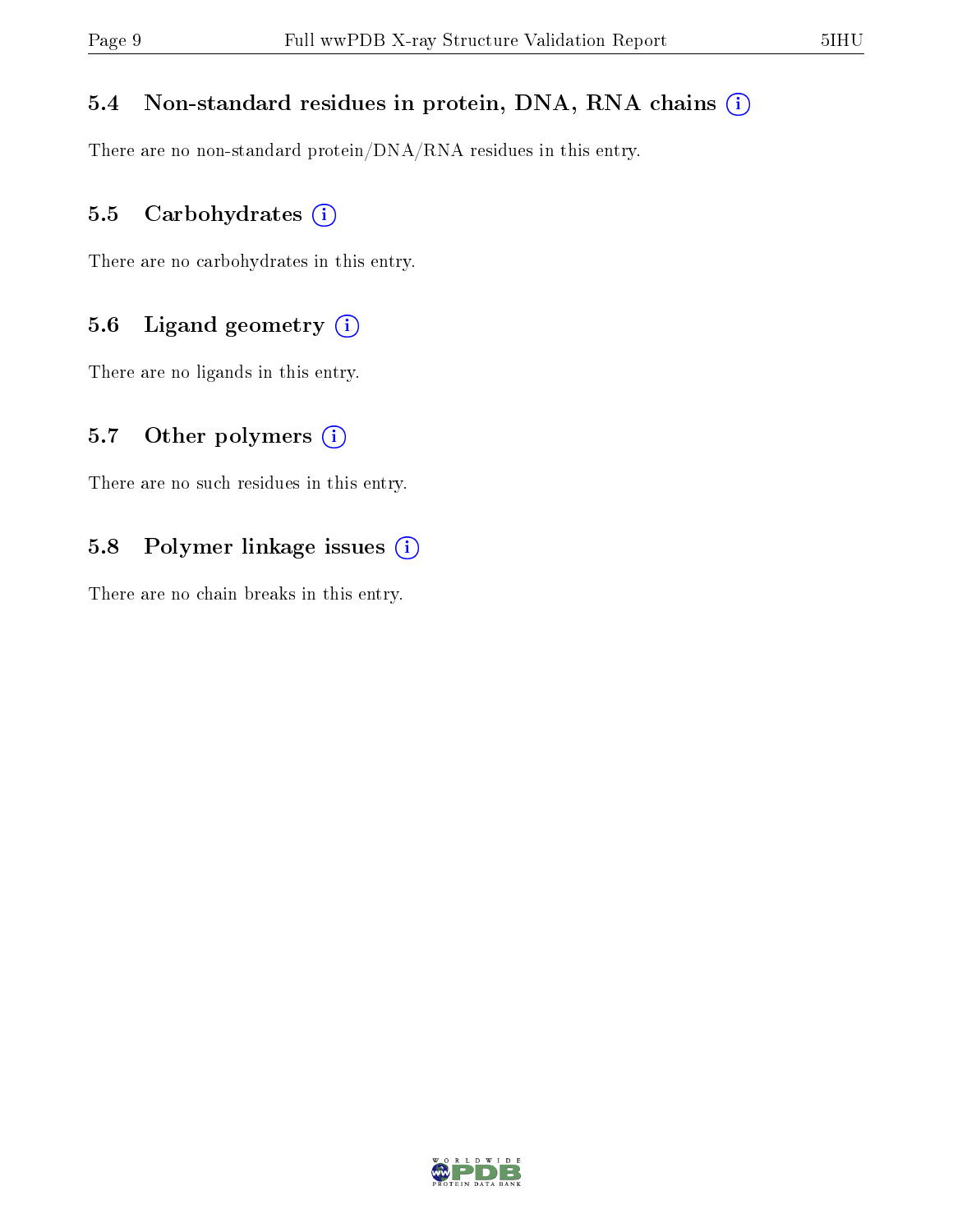# 6 Fit of model and data  $(i)$

## 6.1 Protein, DNA and RNA chains  $(i)$

In the following table, the column labelled  $#RSRZ> 2'$  contains the number (and percentage) of RSRZ outliers, followed by percent RSRZ outliers for the chain as percentile scores relative to all X-ray entries and entries of similar resolution. The OWAB column contains the minimum, median,  $95<sup>th</sup>$  percentile and maximum values of the occupancy-weighted average B-factor per residue. The column labelled ' $Q< 0.9$ ' lists the number of (and percentage) of residues with an average occupancy less than 0.9.

| Mol            | Chain | Analysed          | ${ <\hspace{-1.5pt}{\mathrm{RSRZ}} \hspace{-1.5pt}>}$ | $\#RSRZ\!\!>\!2$ |  | $OWAB(A^2)$                   | $\rm Q\textcolor{black}{<}0.9$ |
|----------------|-------|-------------------|-------------------------------------------------------|------------------|--|-------------------------------|--------------------------------|
|                |       | $213/216$ (98\%)  | 0.25                                                  | $9(4\%)$ 36 38   |  | 35, 67, 108, 123              |                                |
| $\overline{2}$ | Η     | $273/273$ (100\%) | 0.92                                                  |                  |  | 48 (17%) 1 1 36, 61, 135, 165 |                                |
| All            | All   | $486/489$ (99\%)  | 0.63                                                  | 57 (11%) 4 4     |  | 35, 64, 126, 165              |                                |

All (57) RSRZ outliers are listed below:

| Mol            | Chain                     | Res              | Type                            | <b>RSRZ</b>      |
|----------------|---------------------------|------------------|---------------------------------|------------------|
| $\overline{2}$ | Η                         | 270              | <b>CYS</b>                      | 9.9              |
| $\overline{2}$ | Η                         | $\mathbf{1}$     | <b>GLN</b>                      | 5.8              |
| $\overline{2}$ | $\overline{\mathrm{H}}$   | 243              | THR                             | 4.9              |
| $\overline{2}$ | $\mathbf H$               | 146              | ASP                             | 4.8              |
| $\overline{2}$ | $\overline{\rm H}$        | 102              | $\overline{\text{L} \text{YS}}$ | 4.6              |
| $\overline{1}$ | L                         | 78               | <b>LEU</b>                      | 4.4              |
| $\overline{2}$ | $\overline{\rm H}$        | 187              | SER                             | 4.4              |
| $\overline{2}$ | $\overline{H}$            | 149              | TYR                             | 3.9              |
| $\overline{2}$ | H                         | 104              | <b>ASN</b>                      | 3.9              |
| $\overline{2}$ | $\overline{\rm H}$        | 242              | <b>SER</b>                      | 3.9              |
| $\overline{2}$ | $\mathbf H$               | 143              | $CY\overline{S}$                | $3.8\,$          |
| $\overline{2}$ | $\overline{\rm H}$        | 121              | $\overline{\text{GLY}}$         | 3.8              |
| $\overline{2}$ | H                         | 29               | <b>LEU</b>                      | 3.8              |
| $\overline{2}$ | H                         | 244              | <b>SER</b>                      | $3.\overline{7}$ |
| $\overline{2}$ | $\overline{\text{H}}$     | 136              | <b>TRP</b>                      | 3.6              |
| $\overline{2}$ | H                         | 118              | <b>ASP</b>                      | 3.5              |
| $\overline{2}$ | $\overline{\rm H}$        | 148              | <b>THR</b>                      | $\overline{3}.4$ |
| $\overline{2}$ | $\boldsymbol{\mathrm{H}}$ | 269              | <b>SER</b>                      | 3.3              |
| $\overline{2}$ | H                         | 113              | <b>TYR</b>                      | 3.3              |
| $\overline{2}$ | $\overline{\mathrm{H}}$   | 30               | <b>SER</b>                      | 3.2              |
| $\overline{2}$ | H                         | 27               | PHE                             | 3.1              |
| $\overline{2}$ | $\overline{\rm H}$        | $\overline{115}$ | $\overline{\text{GLY}}$         | $\overline{3.1}$ |
| $\overline{2}$ | H                         | 110              | THR                             | 3.1              |
| $\overline{2}$ | H                         | 131              | <b>SER</b>                      | $3.\overline{1}$ |

Continued on next page...

![](_page_9_Picture_10.jpeg)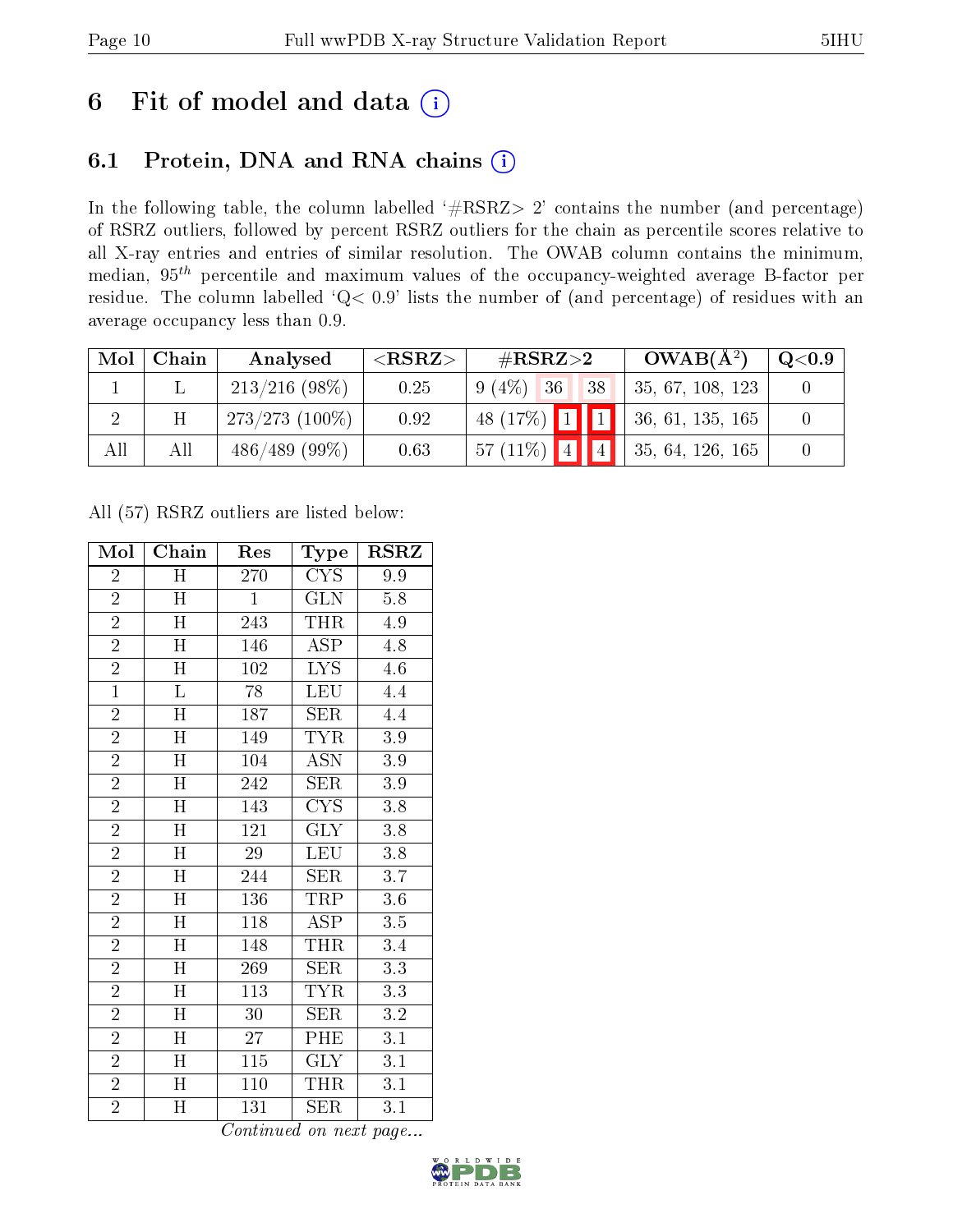| Mol            | Chain                   | Res              | Type                    | <b>RSRZ</b>      |
|----------------|-------------------------|------------------|-------------------------|------------------|
| $\mathbf{1}$   | $\overline{\mathrm{L}}$ | $\overline{18}$  | $\rm{ARG}$              | 2.9              |
| $\mathbf{1}$   | $\overline{\mathrm{L}}$ | $\overline{17}$  | $\overline{\text{GLN}}$ | $\overline{2.9}$ |
| $\overline{1}$ | $\overline{\mathrm{L}}$ | $\overline{172}$ | $\overline{\text{TYR}}$ | $\overline{2.9}$ |
| $\overline{2}$ | $\overline{H}$          | 141              | <b>SER</b>              | 2.8              |
| $\overline{2}$ | $\overline{\rm H}$      | $\overline{107}$ | $\overline{\text{ASP}}$ | $\overline{2.7}$ |
| $\overline{2}$ | $\overline{\text{H}}$   | 147              | <b>ASN</b>              | 2.6              |
| $\overline{2}$ | $\overline{\rm H}$      | $\overline{245}$ | $\overline{\text{GLY}}$ | $\overline{2.6}$ |
| $\overline{2}$ | $\overline{\rm H}$      | 139              | <b>TYR</b>              | $\overline{2.6}$ |
| $\overline{2}$ | H                       | 215              | $\overline{\text{LYS}}$ | 2.5              |
| $\overline{2}$ | $\overline{\rm H}$      | 144              | $\overline{\text{SER}}$ | $\overline{2.5}$ |
| $\overline{2}$ | $\overline{\text{H}}$   | $\overline{213}$ | $\overline{\rm ALA}$    | 2.5              |
| $\overline{2}$ | $\overline{\mathrm{H}}$ | 129              | $\overline{\text{GLY}}$ | $\overline{2.5}$ |
| $\overline{2}$ | $\overline{\rm H}$      | $\overline{120}$ | <b>THR</b>              | $\overline{2.4}$ |
| $\overline{1}$ | $\overline{\mathrm{L}}$ | $\overline{171}$ | $\overline{\text{LYS}}$ | $\overline{2.4}$ |
| $\overline{2}$ | $\overline{\text{H}}$   | $\overline{25}$  | $\overline{\text{SER}}$ | $\overline{2.4}$ |
| $\overline{2}$ | $\overline{\rm H}$      | 142              | ILE                     | $\overline{2.4}$ |
| $\overline{2}$ | $\overline{\rm H}$      | $\overline{122}$ | $\overline{\text{CYS}}$ | $\overline{2.4}$ |
| $\overline{2}$ | $\overline{\rm H}$      | 188              | $\overline{\text{SER}}$ | $\overline{2.3}$ |
| $\overline{2}$ | $\overline{\rm H}$      | $\overline{72}$  | $\overline{\text{ASP}}$ | $\overline{2.3}$ |
| $\overline{2}$ | $\overline{\mathrm{H}}$ | 189              | $\overline{\text{SER}}$ | $\overline{2.3}$ |
| $\overline{2}$ | $\overline{\text{H}}$   | $\overline{26}$  | $\overline{\text{GLY}}$ | $\overline{2.3}$ |
| $\overline{2}$ | $\overline{\rm H}$      | 145              | $\overline{\text{SER}}$ | $\overline{2.2}$ |
| $\overline{2}$ | $\overline{\mathrm{H}}$ | $\overline{100}$ | THR                     | $\overline{2.2}$ |
| $\overline{2}$ | $\overline{\rm H}$      | $\overline{247}$ | THR                     | $\overline{2.2}$ |
| $\overline{1}$ | $\overline{\text{L}}$   | $\overline{106}$ | $\overline{\text{VAL}}$ | $\overline{2.1}$ |
| $\overline{2}$ | $\overline{\text{H}}$   | 127              | $\overline{\text{CYS}}$ | $\overline{2.1}$ |
| $\overline{1}$ | $\overline{\mathrm{L}}$ | 106(A)           | LEU                     | $2.\overline{1}$ |
| $\overline{2}$ | $\overline{\text{H}}$   | 117              | $\overline{\text{CYS}}$ | $\overline{2.1}$ |
| $\overline{1}$ | $\overline{\mathrm{L}}$ | $\overline{107}$ | $\overline{\text{GLY}}$ | $\overline{2.1}$ |
| $\overline{2}$ | $\overline{\rm H}$      | 184              | $\overline{\text{GLY}}$ | $\overline{2.1}$ |
| $\overline{2}$ | H                       | 101              | $\overline{\text{GLN}}$ | 2.0              |
| $\overline{1}$ | $\overline{\mathrm{L}}$ | $\overline{62}$  | PHE                     | $\overline{2.0}$ |
| $\overline{2}$ | $\overline{\text{H}}$   | $\overline{224}$ | $\overline{\text{VAL}}$ | $\overline{2.0}$ |

Continued from previous page...

### 6.2 Non-standard residues in protein, DNA, RNA chains (i)

There are no non-standard protein/DNA/RNA residues in this entry.

### 6.3 Carbohydrates  $(i)$

There are no carbohydrates in this entry.

![](_page_10_Picture_9.jpeg)